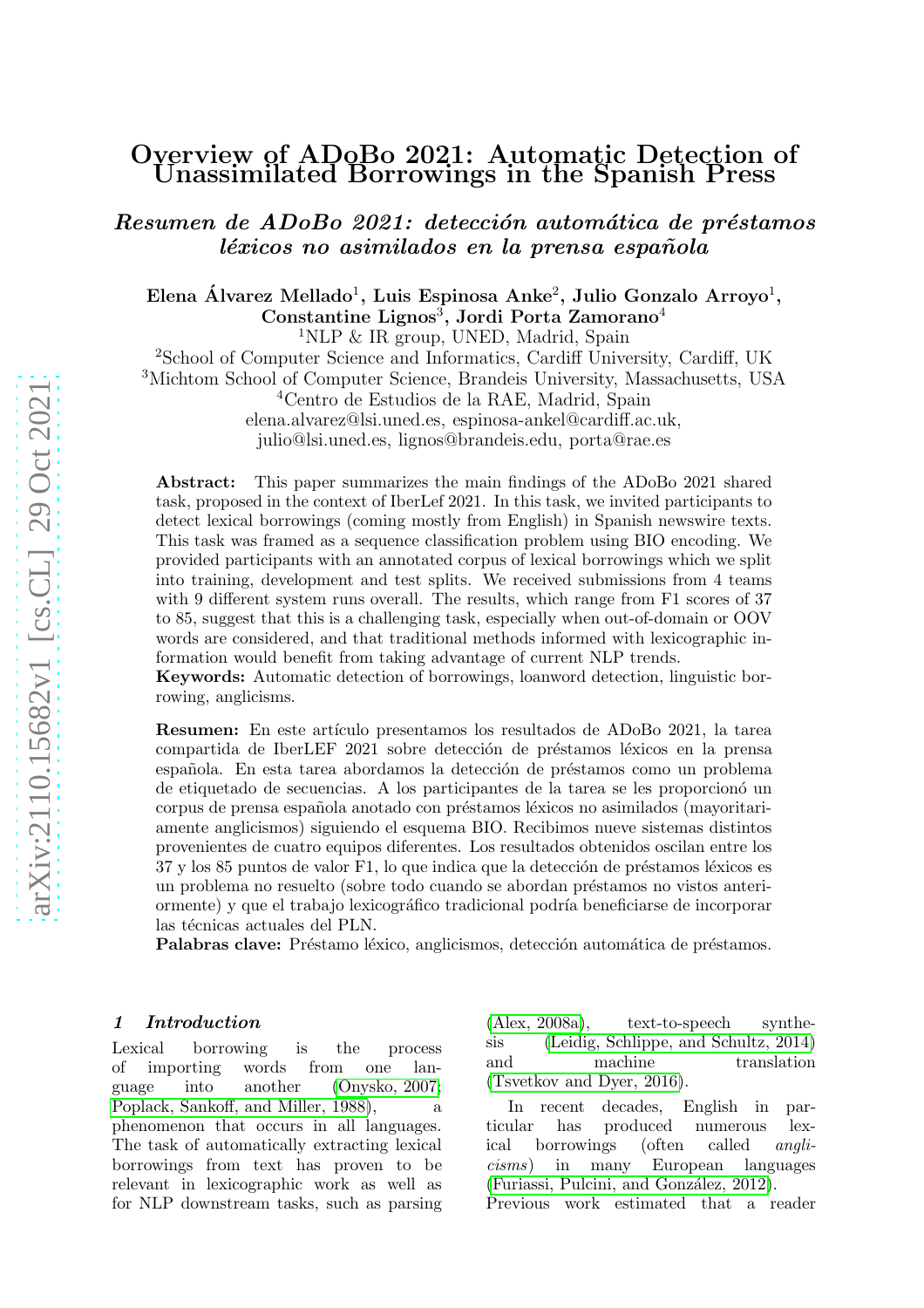of French newspapers encounters a new lexical borrowing every 1,000 words [\(Chesley and Baayen, 2010\)](#page-7-2), English borrowings outnumbering all other borrowings combined [\(Chesley, 2010\)](#page-7-3). In Chilean newspapers, lexical borrowings account for approximately 30% of neologisms, 80% of those corresponding to anglicisms [\(Gerding et al., 2014\)](#page-7-4). In European Spanish, it was estimated that anglicisms could account for 2% of the vocabulary used in Spanish newspaper El País in 1991 (Rodríguez González, 2002), a number that is likely to be higher today. As a result, the usage of lexical borrowings in Spanish (and particularly anglicisms) has attracted lots of attention, both in linguistic studies and among the general public.

For ADoBo 2021, we proposed a shared task on automatically detecting lexical borrowings in Spanish newswire, with a special focus on unassimilated anglicisms. In this paper we describe the purpose and scope of the shared task, introduce the systems that participated in it, and share the results obtained during the competition.

## 2 Related work

Several projects have approached the task of extracting lexical borrowings in various European languages, such as German [\(Alex, 2008a;](#page-7-0) [Alex, 2008b;](#page-7-5) [Garley and Hockenmaier, 2012;](#page-7-6) [Leidig, Schlippe, and Schultz, 2014\)](#page-8-2), Italian [\(Furiassi and Hofland, 2007\)](#page-7-7), French [\(Alex, 2008a;](#page-7-0) [Chesley, 2010\)](#page-7-3), Finnish [\(Mansikkaniemi and Kurimo, 2012\)](#page-8-5),

and Norwegian [\(Andersen, 2012;](#page-7-8) [Losnegaard and Lyse, 2012\)](#page-8-6), with a particular focus on anglicism extraction.

Despite the interest in modeling anglicism usage, the problem of automatically extracting lexical borrowings has been seldom explored in the NLP literature for Iberian languages in general and for Spanish in particular, with only a few recent exceptions [\(Serigos, 2017;](#page-8-7) [Alvarez-Mellado, 2020\)](#page-7-9). ´

# <span id="page-1-0"></span>3 Lexical borrowing: scope of the phenomenon

The concept of linguistic borrowing covers a wide range of linguistic phenomena, but is generally understood as the process of introducing words, elements or patterns of one language (the donor language) into

another language (the recipient language) [\(Haugen, 1950;](#page-7-10) [Weinreich, 1963\)](#page-9-0). In that sense, lexical borrowing is somewhat similar to linguistic code-switching (the process of using two languages interchangeably in the same discourse that is common among bilingual speakers), and in fact both phenomena have been sometimes described as a continuum with a fuzzy frontier between the two [\(Clyne, Clyne, and Michael, 2003\)](#page-7-11). Consequently, disagreement on what a borrowing is (and is not) exists  $(Gómez Capuz, 1997)$ and various classifications and typologies for characterizing borrowing usage have been proposed, both for borrowings in general [\(Thomason and Kaufman, 1992;](#page-8-8) [Matras and Sakel, 2007;](#page-8-9)

[Haspelmath and Tadmor, 2009\)](#page-7-13)

and for anglicism usage in Spanish in particular [\(Pratt, 1980;](#page-8-10) [Lorenzo, 1996;](#page-8-11) Gómez Capuz, 1997; Rodríguez González, 1999; Núñez Nogueroles, 2018).

# 4 Task description

For the ADoBo shared task we have focused on unassimilated lexical borrowings, words from another language that are used in Spanish without orthographic modification and that have not (yet) been integrated into the recipient language—for example, running, smartwatch, influencer, holding, look, hype, prime time and lawfare.

# 4.1 Motivation for the task

The task of extracting unassimilated lexical borrowings is a more challenging undertaking than it might appear to be at first. To begin with, lexical borrowings can be either single or multitoken expressions (e.g., prime time, tie break or machine learning). Second, linguistic assimilation is a diachronic process and, as a result, what constitutes an unassimilated borrowing is not clear-cut. For example, words like bar or club were unassimilated lexical borrowings in Spanish at some point in the past, but have been around for so long in the Spanish language that the process of phonological and morphological adaptation is now complete and they cannot be considered unassimilated borrowings anymore. On the other hand, realia words, that is, culturespecific elements whose name entered via the language of origin decades ago (like jazz or whisky) cannot be considered unassimilated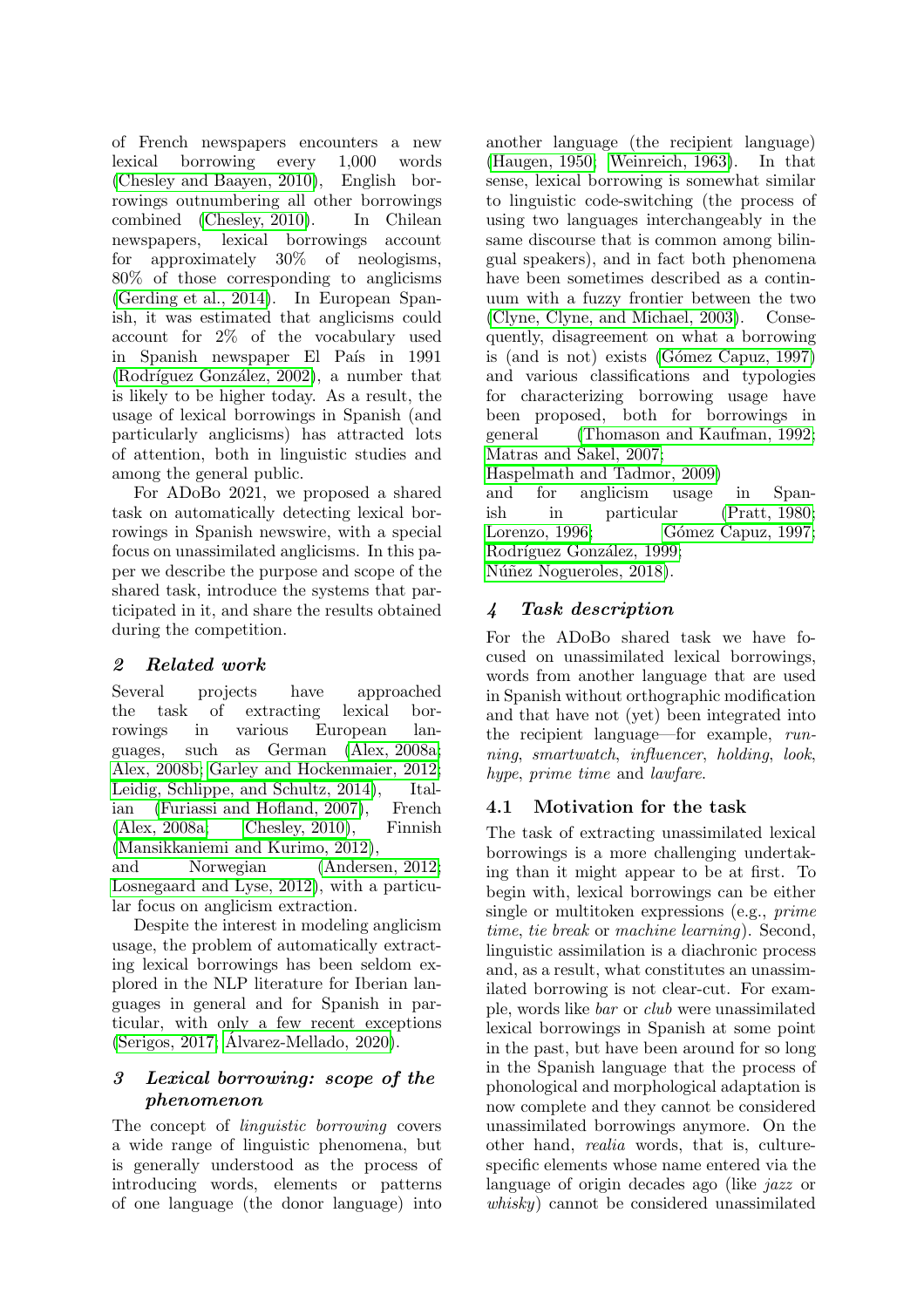| Team             | System | <b>Type</b>    | Prec. | Rec.  | F1    | Ref.  | Pred.              | Corr. |
|------------------|--------|----------------|-------|-------|-------|-------|--------------------|-------|
|                  |        | ALL            | 88.81 | 81.56 | 85.03 | 1,285 | 1,180              | 1,048 |
| Marrouviere      | (1)    | <b>ENG</b>     | 90.70 | 82.65 | 86.49 | 1,239 | 1,129              | 1,024 |
|                  |        | <b>OTHER</b>   | 47.06 | 52.17 | 49.48 | 46    | 51                 | 24    |
|                  |        | ALL            | 88.77 | 81.17 | 84.80 | 1,285 | $1,\overline{175}$ | 1,043 |
| Versae           | (2)    | <b>ENG</b>     | 90.31 | 82.73 | 86.35 | 1,239 | 1,135              | 1,025 |
|                  |        | <b>OTHER</b>   | 45.00 | 39.13 | 41.86 | 46    | 40                 | 18    |
|                  |        | ALL            | 89.40 | 66.30 | 76.14 | 1,285 | 953                | 852   |
| Marrouviere      | (3)    | ENG            | 90.98 | 67.55 | 77.54 | 1239  | 920                | 837   |
|                  |        | <b>OTHER</b>   | 45.45 | 32.61 | 37.97 | 46    | 33                 | 15    |
|                  |        | ALL            | 92.28 | 61.40 | 73.74 | 1,285 | 855                | 789   |
| Marrouviere      | (4)    | <b>ENG</b>     | 93.43 | 63.12 | 75.34 | 1,239 | 837                | 782   |
|                  |        | <b>OTHER</b>   | 38.89 | 15.22 | 21.88 | 46    | 18                 | 7     |
|                  |        | ALL            | 62.76 | 46.30 | 53.29 | 1,285 | 948                | 595   |
| Versae           | (5)    | <b>ENG</b>     | 62.97 | 47.62 | 54.23 | 1,239 | 937                | 590   |
|                  |        | <b>OTHER</b>   | 45.45 | 10.87 | 17.54 | 46    | 11                 | 5     |
|                  |        | ALL            | 65.15 | 37.82 | 47.86 | 1,285 | 746                | 486   |
| Mgrafu           | (6)    | <b>ENG</b>     | 65.31 | 38.90 | 48.76 | 1,239 | 738                | 482   |
|                  |        | <b>OTHER</b>   | 50.0  | 8.69  | 14.81 | 46    | 8                  | 4     |
|                  | (7)    | ALL            | 75.27 | 27.47 | 40.25 | 1,285 | 469                | 353   |
| <b>BERT4EVER</b> |        | <b>ENG</b>     | 75.43 | 28.25 | 41.10 | 1,239 | 464                | 350   |
|                  |        | <b>OTHER</b>   | 60.00 | 6.52  | 11.76 | 46    | $\bf 5$            | 3     |
| BERT4EVER        | (8)    | $\mathrm{ALL}$ | 76.29 | 25.29 | 37.99 | 1,285 | 426                | 325   |
|                  |        | <b>ENG</b>     | 76.48 | 25.99 | 38.80 | 1,239 | 421                | 322   |
|                  |        | <b>OTHER</b>   | 60.00 | 6.52  | 11.76 | 46    | 5                  | 3     |
| BERT4EVER        | (9)    | ALL            | 76.44 | 24.75 | 37.39 | 1,285 | 416                | 318   |
|                  |        | <b>ENG</b>     | 76.64 | 25.42 | 38.18 | 1,239 | 411                | 315   |
|                  |        | <b>OTHER</b>   | 60.00 | 6.52  | 11.76 | 46    | 5                  | 3     |

<span id="page-2-1"></span>Table 1: Results on the test set. For each label, precision, recall and F1 score are provided, along with the reference number of borrowings, the predicted number of borrowings and the number of correct predictions.

| Set         | Tokens  | ENG   | <b>OTHER</b> | Unique |
|-------------|---------|-------|--------------|--------|
| Train       | 231,126 | 1,493 | 28           | 380    |
| Dev.        | 82,578  | 306   | 49           | 316    |
| <b>Test</b> | 58,997  | 1,239 | 46           | 987    |
| Total       | 372,701 | 3.038 | 123          | 1,683  |

<span id="page-2-0"></span>Table 2: Corpus split and counts.

anymore, despite their orthography not having been adapted into Spanish conventions.

All these subtleties make the annotation of lexical borrowings non-trivial. Consequently, in prior work on anglicism extraction from Spanish text, plain dictionary lookup produced very limited results with F1 scores of 47 [\(Serigos, 2017\)](#page-8-7) and 26  $(Alvarez-Mellado, 2020)$ . In fact, whether a given expression is a borrowing or not cannot always be determined by plain dictionary lookup; after all, an expression such as social media is an anglicism in Spanish, even when both social and media also happen to be Spanish words that are registered in regular dictionaries. This justifies the need for a more NLP-heavy approach to the task, which has already proven to be promising. Previous work on borrowing extraction using a CRF model with handcrafted features produced an F1 score of 86 on a corpus of Spanish head-lines [\(Alvarez-Mellado, 2020\)](#page-7-9).

Finally, although there are some already well-established shared tasks on mixed-language settings, they have focused exclusively on code-switched data  $(Solorio et al., 2014; Molina et al., 2016;$  $(Solorio et al., 2014; Molina et al., 2016;$ [Aguilar et al., 2018\)](#page-7-14), which is close to borrowing but different in scope and nature (see Section [3\)](#page-1-0), and no specific venue exists on borrowing detection in NLP so far. To the best of our knowledge, ADoBo is the first shared task specifically devoted to linguistic borrowing.

#### 4.2 Dataset

A corpus of newspaper articles written in Spanish was distributed to the task participants. The corpus articles were sourced from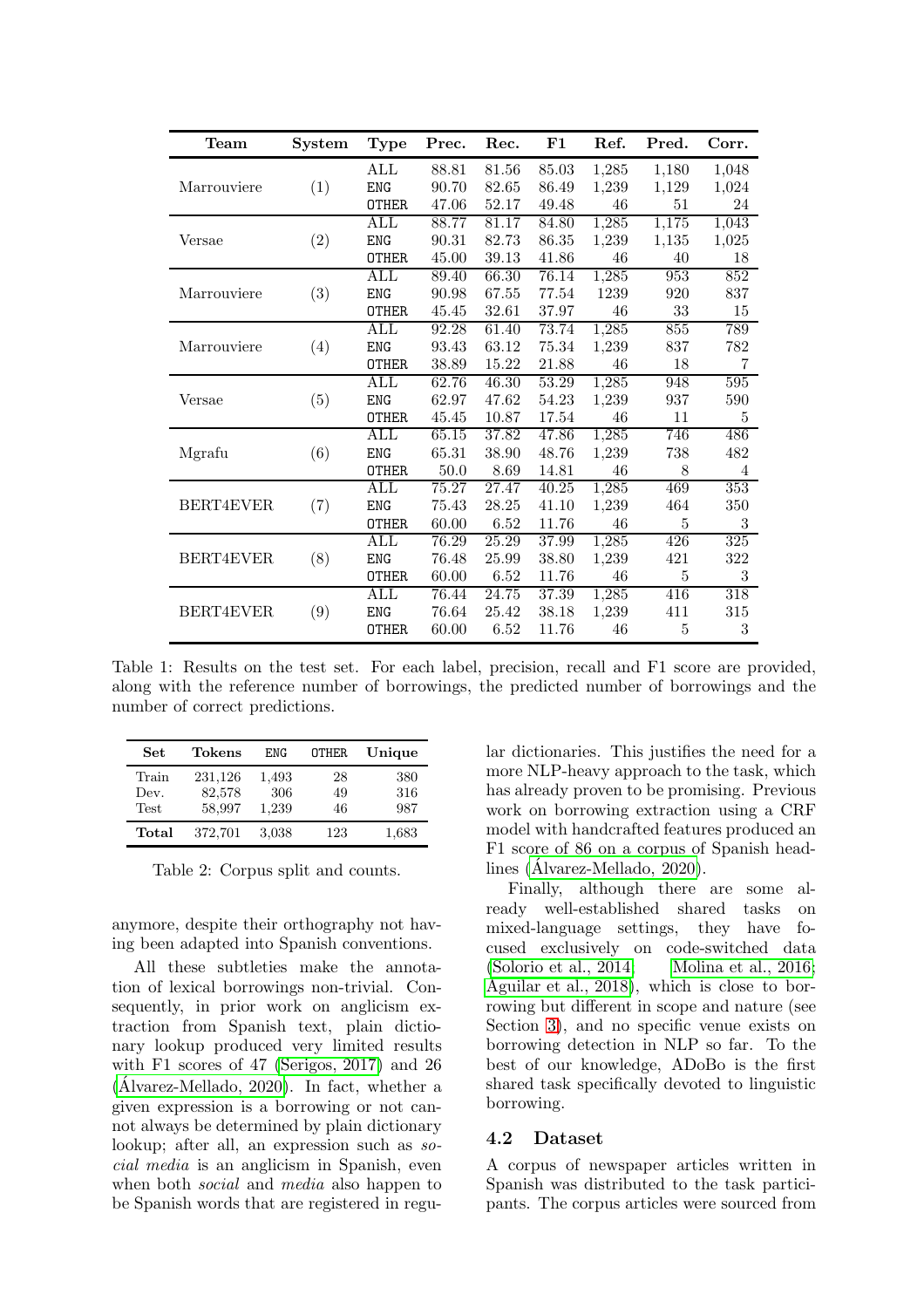| Team             | System | <b>Type</b>    | Prec. | Rec.  | $\bf{F1}$ | Ref.  | Pred.              | Corr. |
|------------------|--------|----------------|-------|-------|-----------|-------|--------------------|-------|
|                  |        | ALL            | 73.66 | 82.49 | 77.83     | 1,285 | 1,439              | 1,060 |
| Marrouviere      | (1)    | <b>ENG</b>     | 76.31 | 83.45 | 79.72     | 1,239 | 1,355              | 1,034 |
|                  |        | <b>OTHER</b>   | 30.95 | 56.52 | 40.00     | 46    | 84                 | 26    |
|                  |        | $\mathrm{ALL}$ | 81.49 | 63.04 | 71.08     | 1,285 | 994                | 810   |
| Marrouviere      | (4)    | <b>ENG</b>     | 82.70 | 64.81 | 72.67     | 1,239 | 971                | 803   |
|                  |        | <b>OTHER</b>   | 30.43 | 15.22 | 20.29     | 46    | 23                 | 7     |
|                  |        | ALL            | 72.66 | 67.63 | 70.05     | 1,285 | $1,\overline{196}$ | 869   |
| Marrouviere      | (3)    | <b>ENG</b>     | 75.49 | 68.85 | 72.01     | 1,239 | 1,130              | 853   |
|                  |        | <b>OTHER</b>   | 24.24 | 34.78 | 28.57     | 46    | 66                 | 16    |
|                  |        | ALL            | 59.57 | 82.33 | 69.13     | 1,285 | 1,776              | 1,058 |
| Versae           | (2)    | <b>ENG</b>     | 61.34 | 84.02 | 70.91     | 1,239 | 1,697              | 1041  |
|                  |        | <b>OTHER</b>   | 21.52 | 36.96 | 27.20     | 46    | 79                 | 17    |
|                  |        | <b>ALL</b>     | 42.27 | 48.48 | 45.16     | 1,285 | 1,474              | 623   |
| Versae           | (5)    | <b>ENG</b>     | 42.37 | 49.72 | 45.75     | 1,239 | 1,454              | 616   |
|                  |        | <b>OTHER</b>   | 35.00 | 15.22 | 21.21     | 46    | 20                 | 7     |
|                  |        | ALL            | 52.17 | 39.22 | 44.78     | 1,285 | 966                | 504   |
| Mgrafu           | (6)    | <b>ENG</b>     | 52.30 | 40.36 | 45.56     | 1,239 | 956                | 500   |
|                  |        | <b>OTHER</b>   | 40.00 | 8.69  | 14.29     | 46    | 10                 | 4     |
|                  | (7)    | ALL            | 70.29 | 28.72 | 40.77     | 1,285 | 525                | 369   |
| BERT4EVER        |        | <b>ENG</b>     | 70.38 | 29.54 | 41.61     | 1,239 | 520                | 366   |
|                  |        | <b>OTHER</b>   | 60.00 | 6.52  | 11.76     | 46    | 5                  | 3     |
| BERT4EVER        | (8)    | ALL            | 69.92 | 26.23 | 38.14     | 1,285 | 482                | 337   |
|                  |        | <b>ENG</b>     | 70.02 | 26.96 | 38.93     | 1,239 | 477                | 334   |
|                  |        | <b>OTHER</b>   | 60.00 | 6.52  | 11.76     | 46    | 5                  | 3     |
| <b>BERT4EVER</b> | (9)    | ALL            | 70.49 | 25.84 | 37.81     | 1,285 | 471                | 332   |
|                  |        | <b>ENG</b>     | 70.60 | 26.55 | 38.59     | 1,239 | 466                | 329   |
|                  |        | <b>OTHER</b>   | 60.00 | 6.52  | 11.76     | 46    | 5                  | 3     |

<span id="page-3-0"></span>Table 3: Results on the lower-cased version of the test set.

various Spanish newspapers and online media based in Spain. The articles were annotated with unassimilated lexical borrowings.

Given that lexical borrowings can be multiword expressions (such as best seller, big data) and that those units should be treated as one borrowing and not as two independent borrowings, BIO encoding was used to denote the boundaries of each span.

Two classes were used for borrowings: ENG for English borrowings, and OTHER for lexical borrowings from other languages. Tokens that were not part of a borrowing were annotated with the "outside" tag (O). Only unassimilated lexical borrowings were considered borrowings. This means that borrowings that have already gone through orthographical adaption (such *fútbol* or  $hackear$ ) were not considered borrowings and were therefore annotated as O. Annotation guidelines were also made available for participants.

The data was distributed in CoNLL format. An additional collection of documents that was not evaluated (the background set) was released as a part of the test set. This was done to encourage scalability to larger

data collections and to ensure that participating teams were not be able to easily perform manual examination of the evaluated part of the test set.

The dataset contained a high number of unique borrowings and OOV words, and there was minimal overlap between splits. This enabled a more rigorous evaluation of system performance, as it helped us better assess the generalizing abilities of the participants' models. Table [2](#page-2-0) contains the number of tokens and borrowing spans per type in each split.

#### 4.3 Evaluation metrics

The evaluation metrics used for the task was the standard precision, recall and F1 over spans:

- Precision: The percentage of borrowings in the system's output that are correctly recognized and classified.
- Recall: The percentage of borrowings in the test set that were correctly recognized and classified.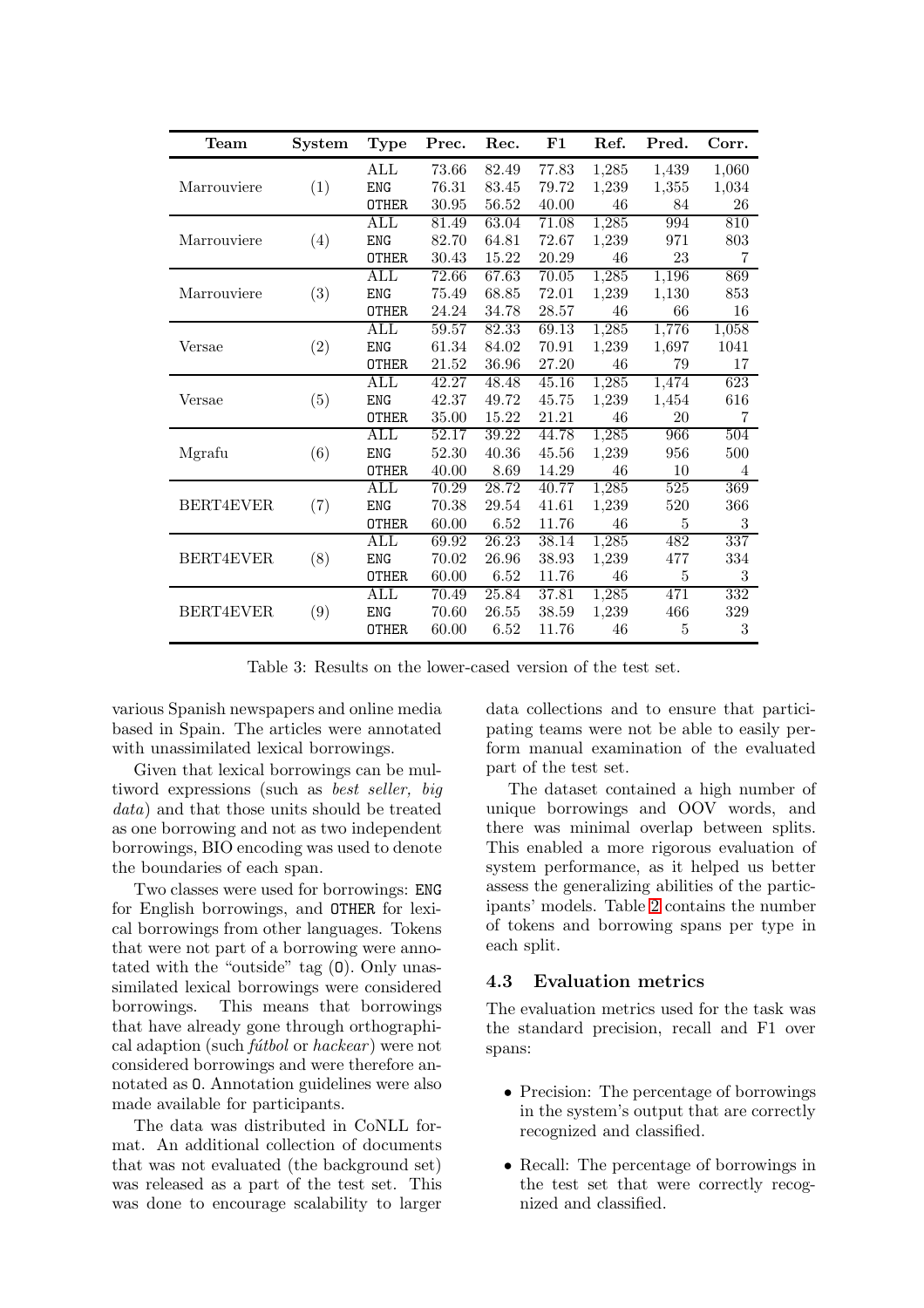| Team        | $\mathbf{System}$ | <b>Type</b>               | Prec.                | Rec.     | F1        | Ref.   | Pred.          | Corr.      |
|-------------|-------------------|---------------------------|----------------------|----------|-----------|--------|----------------|------------|
|             |                   | $\rm ALL$                 | $\boldsymbol{90.35}$ | 82.33    | $86.16\,$ | 1,285  | 1,171          | 1,058      |
| Marrouviere | (1)               | <b>ENG</b>                | 91.18                | 83.45    | 87.15     | 1,239  | 1,134          | 1,034      |
|             |                   | <b>OTHER</b>              | 64.86                | 52.17    | 57.83     | $46\,$ | 37             | 24         |
|             |                   | $\rm ALL$                 | 88.71                | 80.08    | 84.17     | 1,285  | 1,160          | 1,029      |
| Versae      | (2)               | <b>ENG</b>                | 90.19                | 81.60    | 85.68     | 1,239  | 1,121          | 1,011      |
|             |                   | <b>OTHER</b>              | 46.15                | 39.13    | $42.35\,$ | 46     | 39             | 18         |
|             |                   | ALL                       | 90.84                | 66.38    | 76.71     | 1,285  | 939            | 853        |
| Marrouviere | (3)               | <b>ENG</b>                | 91.09                | 67.64    | 77.63     | 1,239  | 920            | 838        |
|             |                   | <b>OTHER</b>              | 78.95                | 32.61    | 46.15     | 46     | 19             | 15         |
|             |                   | ALL                       | 91.39                | 60.31    | 72.67     | 1,285  | 848            | 775        |
| Marrouviere | (4)               | <b>ENG</b>                | 92.75                | 61.99    | 74.31     | 1,239  | 828            | 768        |
|             |                   | <b>OTHER</b>              | 35.00                | 15.22    | 21.21     | 46     | 20             | 7          |
|             | (5)               | ALL                       | 62.76                | 46.30    | 53.29     | 1,285  | 948            | 595        |
| Versae      |                   | <b>ENG</b>                | 62.97                | 47.62    | 54.23     | 1,239  | 937            | 590        |
|             |                   | <b>OTHER</b>              | 45.45                | 10.87    | 17.54     | 46     | 11             | 5          |
|             |                   | $\rm ALL$                 | 66.81                | 36.50    | 47.21     | 1,285  | 702            | 469        |
| Mgrafu      | (6)               | <b>ENG</b>                | 67.00                | 37.53    | 48.11     | 1,239  | 694            | 465        |
|             |                   | <b>OTHER</b>              | $50.0\,$             | 8.69     | 14.81     | 46     | 8              | 4          |
|             | (7)               | $\overline{\mathrm{ALL}}$ | 78.37                | 25.37    | 38.33     | 1,285  | 416            | 326        |
| BERT4EVER   |                   | <b>ENG</b>                | 78.40                | 26.07    | 39.13     | 1,239  | 412            | 323        |
|             |                   | <b>OTHER</b>              | 75.00                | 6.52     | 12.00     | 46     | $\overline{4}$ | 3          |
| BERT4EVER   | (8)               | $\rm ALL$                 | 79.03                | 22.88    | 35.49     | 1,285  | 372            | 294        |
|             |                   | <b>ENG</b>                | 79.08                | 23.49    | 36.22     | 1,239  | 368            | 291        |
|             |                   | <b>OTHER</b>              | 75.00                | $6.52\,$ | 12.00     | 46     | $\overline{4}$ | $\sqrt{3}$ |
| BERT4EVER   | (9)               | ALL                       | 79.34                | 22.41    | 34.95     | 1,285  | 363            | 288        |
|             |                   | <b>ENG</b>                | 79.39                | 23.00    | 35.67     | 1,239  | 359            | 285        |
|             |                   | <b>OTHER</b>              | 75.00                | 6.52     | 12.00     | 46     | 4              | 3          |

<span id="page-4-0"></span>Table 4: Results on the unquoted version of the test set.

• F1-measure: The harmonic mean of Precision and Recall.

F1-measure was used as the official evaluation score for the final ranking of the participating teams. Evaluation was done exclusively at the span level. This means that only exact matches were considered, and no credit was given to partial matches. For example, given the multitoken borrowing late night, the entire phrase would have to be correctly labeled in order to count as a true positive. This makes the evaluation more rigorous, as it avoids the overly-generous scores that can sometimes result from token level evaluation. A model that can only detect English function words would detect on and the in on the rocks or by in stand by and still get a generous result on a token-level evaluation.

### 4.4 Resource limitation for model training

The following limitations were established for participants during training:

• No additional human annotation was allowed for training. Given that the main purpose of the shared task was to evaluate how different models perform for the task of borrowing detection, using external data annotated with borrowings would prevent a fair evaluation of different model approaches.

• Although the usage of regular lexicons and linguistic resources was accepted, no automatically-compiled lexicons of borrowings (such as those produced by already-existing models that perform borrowing extraction) were allowed. The reason for this limitation was that we were interested in evaluating how different approaches to borrowing detection performed when dealing with previously unseen borrowings, and models that piggyback on already-existing systems's output would prevent that.

### 5 System descriptions

We received nine submissions from four different teams. However, only two teams submitted system descriptions. As a result, we have no description whatsoever for two of the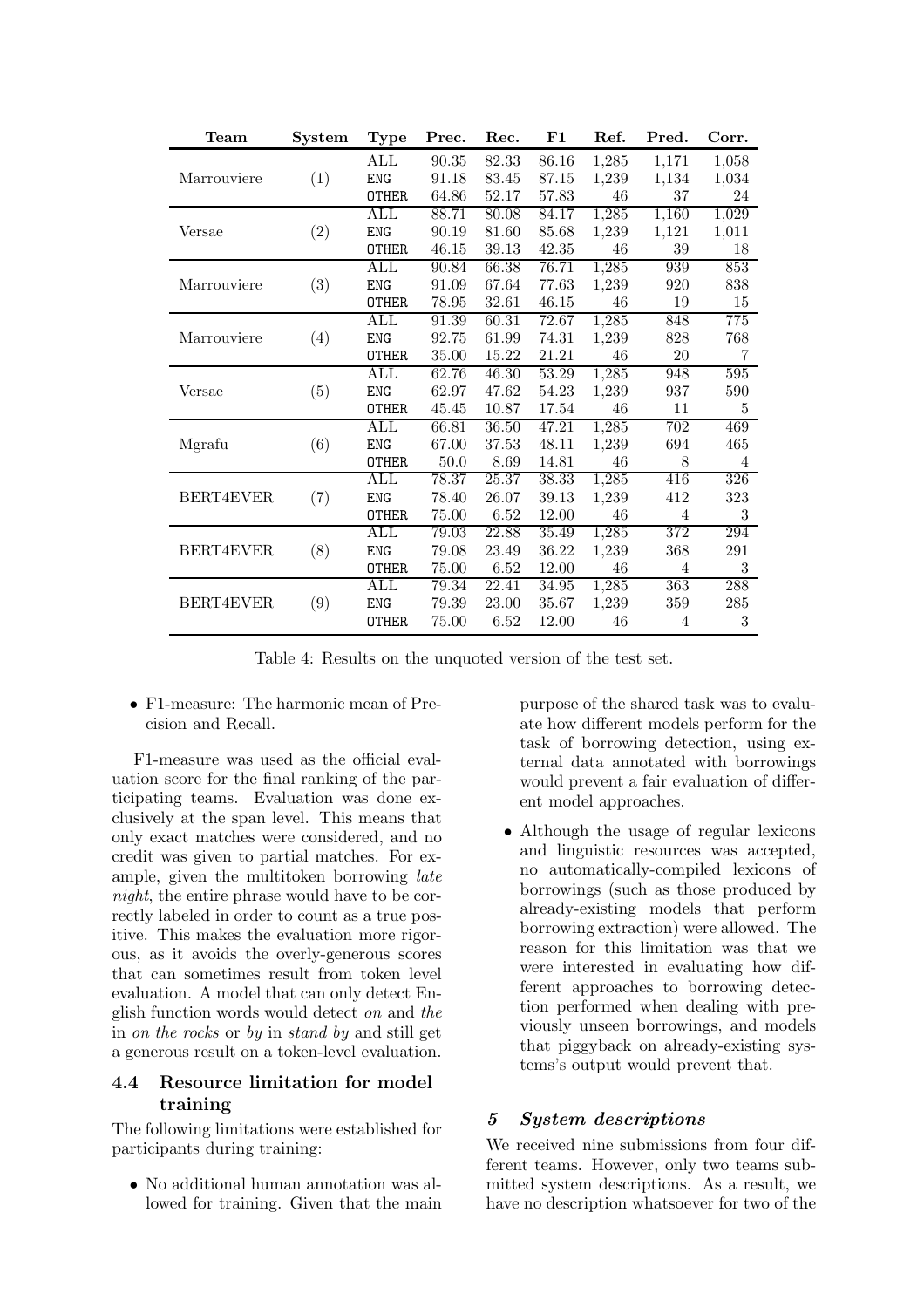| Team             | $\mathbf{System}$ | <b>Type</b>    | Prec.    | Rec.     | $\bf{F1}$ | Ref.   | Pred. | Corr. |
|------------------|-------------------|----------------|----------|----------|-----------|--------|-------|-------|
|                  |                   | $\rm ALL$      | 78.04    | 82.96    | 80.42     | 1,285  | 1,366 | 1066  |
| Marrouviere      | (1)               | <b>ENG</b>     | 78.67    | 83.94    | 81.22     | 1,239  | 1,322 | 1040  |
|                  |                   | <b>OTHER</b>   | 59.09    | 56.52    | 57.78     | 46     | 44    | 26    |
|                  |                   | ALL            | 77.96    | 67.70    | 72.47     | 1,285  | 1,116 | 870   |
| Marrouviere      | (3)               | <b>ENG</b>     | 78.28    | 68.93    | 73.30     | 1,239  | 1,091 | 854   |
|                  |                   | <b>OTHER</b>   | 64.00    | 34.78    | 45.07     | 46     | 25    | 16    |
|                  |                   | $\rm ALL$      | 81.14    | 61.95    | 70.26     | 1,285  | 981   | 796   |
| Marrouviere      | (4)               | <b>ENG</b>     | 82.36    | 63.68    | 71.83     | 1,239  | 958   | 789   |
|                  |                   | <b>OTHER</b>   | 30.43    | 15.22    | 20.29     | 46     | 23    | 7     |
|                  |                   | $\rm ALL$      | 60.07    | 81.48    | 69.15     | 1,285  | 1,743 | 1,047 |
| Versae           | (2)               | <b>ENG</b>     | 61.76    | 83.05    | 70.84     | 1,239  | 1,666 | 1,029 |
|                  |                   | <b>OTHER</b>   | 23.38    | 39.13    | 29.27     | $46\,$ | 77    | 18    |
|                  |                   | ALL            | 42.41    | 48.48    | 45.24     | 1,285  | 1,469 | 623   |
| Versae           | (5)               | <b>ENG</b>     | 42.48    | 49.72    | 45.82     | 1,239  | 1,450 | 616   |
|                  |                   | <b>OTHER</b>   | 36.84    | 15.22    | 21.54     | 46     | 19    | 7     |
|                  |                   | <b>ALL</b>     | 54.56    | 37.74    | 44.62     | 1,285  | 889   | 485   |
| Mgrafu           | (6)               | <b>ENG</b>     | 54.60    | 38.82    | 45.38     | 1,239  | 881   | 481   |
|                  |                   | <b>OTHER</b>   | $50.0\,$ | 8.69     | 14.81     | 46     | 8     | 4     |
|                  | (7)               | $\mathrm{ALL}$ | 72.96    | 26.46    | 38.83     | 1,285  | 466   | 340   |
| <b>BERT4EVER</b> |                   | <b>ENG</b>     | 72.79    | 27.20    | 39.60     | 1,239  | 463   | 337   |
|                  |                   | <b>OTHER</b>   | 100      | 6.52     | 12.24     | 46     | 3     | 3     |
| BERT4EVER        | (8)               | $\rm ALL$      | 72.75    | 23.89    | 35.97     | 1,285  | 422   | 307   |
|                  |                   | <b>ENG</b>     | 72.55    | 24.54    | 36.67     | 1,239  | 419   | 304   |
|                  |                   | <b>OTHER</b>   | 100      | $6.52\,$ | 12.24     | 46     | 3     | 3     |
| BERT4EVER        |                   | ALL            | 73.17    | 23.35    | 35.40     | 1,285  | 410   | 300   |
|                  | (9)               | <b>ENG</b>     | 72.97    | 23.97    | 36.09     | 1,239  | 407   | 297   |
|                  |                   | <b>OTHER</b>   | 100      | 6.52     | 12.24     | 46     | 3     | 3     |

<span id="page-5-1"></span>Table 5: Results on the unquoted and lower-cased version of the test set.

participating systems, including the one that obtained the best results. We provide a brief summary of the two participating systems for which we received a submission, and refer the reader to their respective task description papers for further details.

### 5.1 BERT4EVER team: CRF model with data augmentation

The BERT4EVER team [\(Jiang et al., 2021\)](#page-7-15) submitted a system to ADoBo based on combining several CRF models trained on different portions of the task's training data. The models were used to label a freely-available open corpus in Spanish, and individual models were then re-trained on the output. Results suggest that this strategy improves two F1 points on the test set when compared to a trained-on-task-data-only baseline. The paper combines two well-known items in the ML toolbox, namely CRFs and data augmentation, and shows that bootstrapping an additional dataset is indeed useful.

### 5.2 Versae team: using STILTs

The Versae team [\(de la Rosa, 2021\)](#page-7-16) submitted a system that experimented with using STILTs—supplementary training on intermediate label-data tasks (Phang, Févry, and Bowman,  $2019$ )—for the ADoBo task. They experimented with training using part of speech, named entity recognition, code-switching, and language identification datasets, but found that models trained in this way consistently perform worse than fine-tuning multilingual language models. The Versae team also explored which multilingual language models perform best, evaluating multilingual BERT, RoBERTa, and models trained on small sets of languages.

# 6 Results

Results of the task were computed using SeqScore<sup>[1](#page-5-0)</sup> [\(Palen-Michel, Holley, and Lignos, 2021\)](#page-8-17),

a Python package for evaluating sequence labeling tasks, configured to emulate the conlleval evaluation script. Scores are summarized in Table [1.](#page-2-1) F1 ranged from 37.29 to 85.03, with the Marrouviere team scoring highest  $(F1=85.03, P=88.81$  and

<span id="page-5-0"></span> $^{\rm 1}$ <https://github.com/bltlab/seqscore>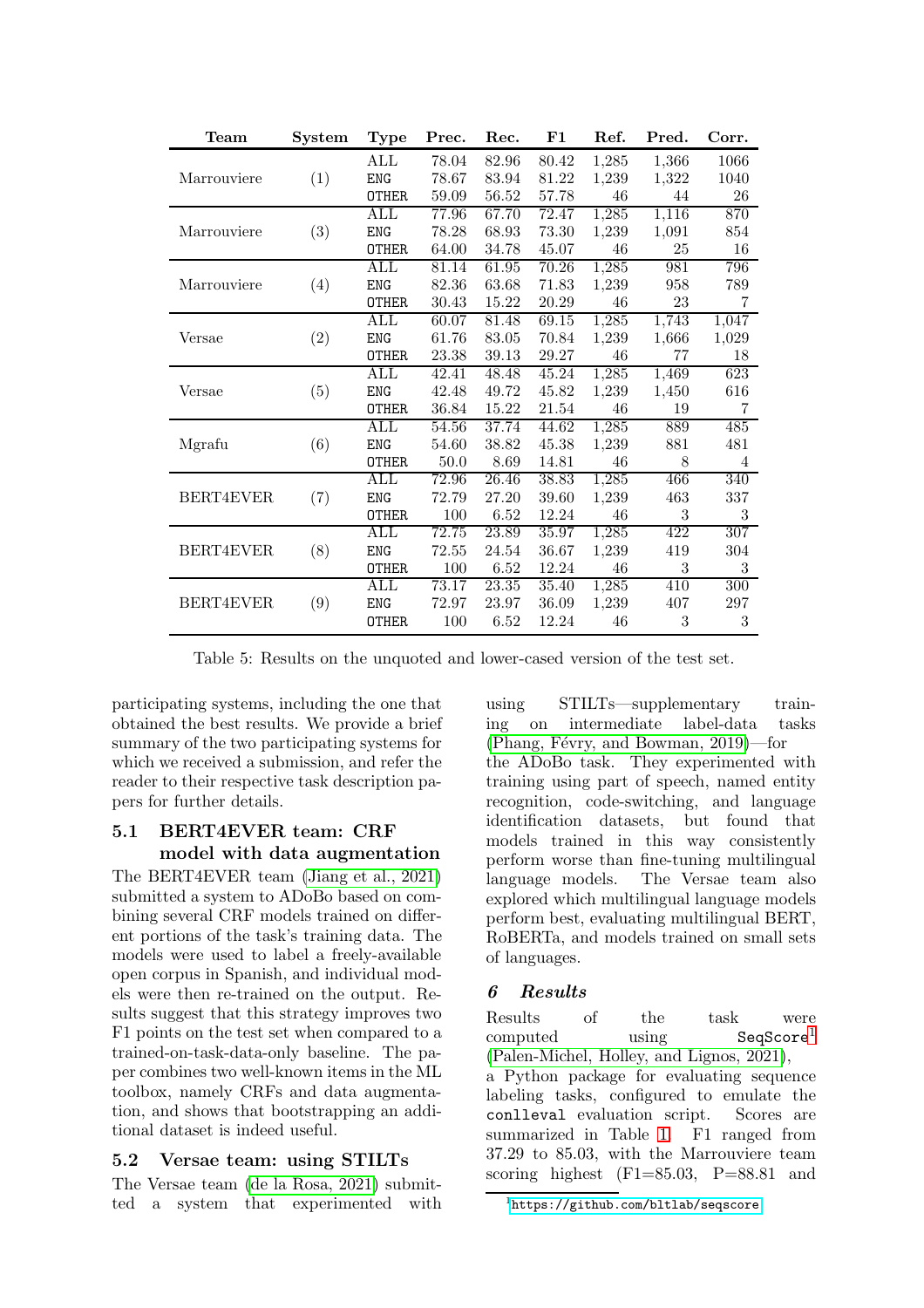R=81.56), close to the next-highest scores from the Versae team  $(F1=84.80, P=88.77)$ and R=81.17).

In order to get a better understanding of the systems that took part in the shared task, we performed some experiments on the output that was submitted by participants.

#### 6.1 Combining outputs

In order to assess the complementarity of the submitted systems, an experiment was carried out combining their outputs. The combination consisted of the union of all detected terms. Since the number of systems is not very high, all combinations of systems were explored. In terms of F1 score, the best performing combination was  $(1)$ ,  $(2)$ , and  $(4)$ , with F1=87.83, P=87.83, and R=89.26, a result that outperforms the scores obtained separately by each individual system.

#### 6.2 Removing ortho-typographic cues

Three variations of the test set were included in the background set (the additional collection of documents released along with the test set):

- 1. A lowercase version, where all uppercase letters in the original test set were transformed to lowercase.
- 2. A no-quotation-mark version, where all quotation marks in the original test set  $({}^{\omega}$  "  $\hookrightarrow$   $\infty$   $)$  were removed.
- 3. A lowercase no-quotation-mark version, where all uppercase letters where transformed to lowercase AND all quotation marks were removed.

None of these versions were used to rank the systems but to observe the systems difference in performance on different textual characteristics. The rationale for these experiments was to assess how well systems performed if certain orthotypographic cues that usually appear along with borrowings (such as quotation marks) were removed. After all, a borrowing is still a borrowing regardless of whether it is written with or without quotation marks and it would be of little use to have a model that systematically labeled anything between quotation marks as a borrowing, or that only detected borrowings if they are written between quotation marks.

Similarly, many of the foreign words that appear in newswire are usually proper names, where the uppercase can serve as cue to distinguish them from borrowings. Given that speakers are capable of distinguishing borrowings from proper names in oral settings where no case distinction exists—and that these cues are not present in other textual genres (e.g. social media), we were interested in assessing how well the models performed when no case cue was available.

Results for these experiments are presented in Tables [3,](#page-3-0) [4](#page-4-0) and [5.](#page-5-1) Focusing on the best two performing systems, we observe a drop of global F1 due to a consistent drop on precision not compensated with the a slightly increase of recall for the lowercased versions of the test set. In general, the drop in system (2) is more pronounced than in system (1), which causes its repositioning in the corresponding rankings. For the unquoted version of the test set, system (1) increases its F1 and system (2) decrements it slightly. Not having information on system (1), we can not attribute any of the differences to any characteristics of the systems.

#### 7 Conclusions

In this paper we have presented the results of the ADoBo shared task on extracting unassimilated lexical borrowings from Spanish newswire. We have introduced the motivation for this topic, we have described the scope and nature of the proposed task, we have shared the obtained results and have summarized the main findings. Participants results ranged from F1 scores of 37 to 85. These scores show that this is not a trivial task and that lexical borrowing detection is an open problem that requires further research.

Our goal with this shared task was to raise awareness about a topic that, although highly relevant in the linguistics literature, has been mostly neglected within NLP. Although the participation for this first edition was modest (nine systems submitted from four different teams), the response was positive and it seems to indicate that there exists a moderate population within the community that is interested in borrowing as an NLP task. In fact, a post-task survey distributed among registered participants showed that 85% of respondents were interested in seeing future editions around this phenomenon, particu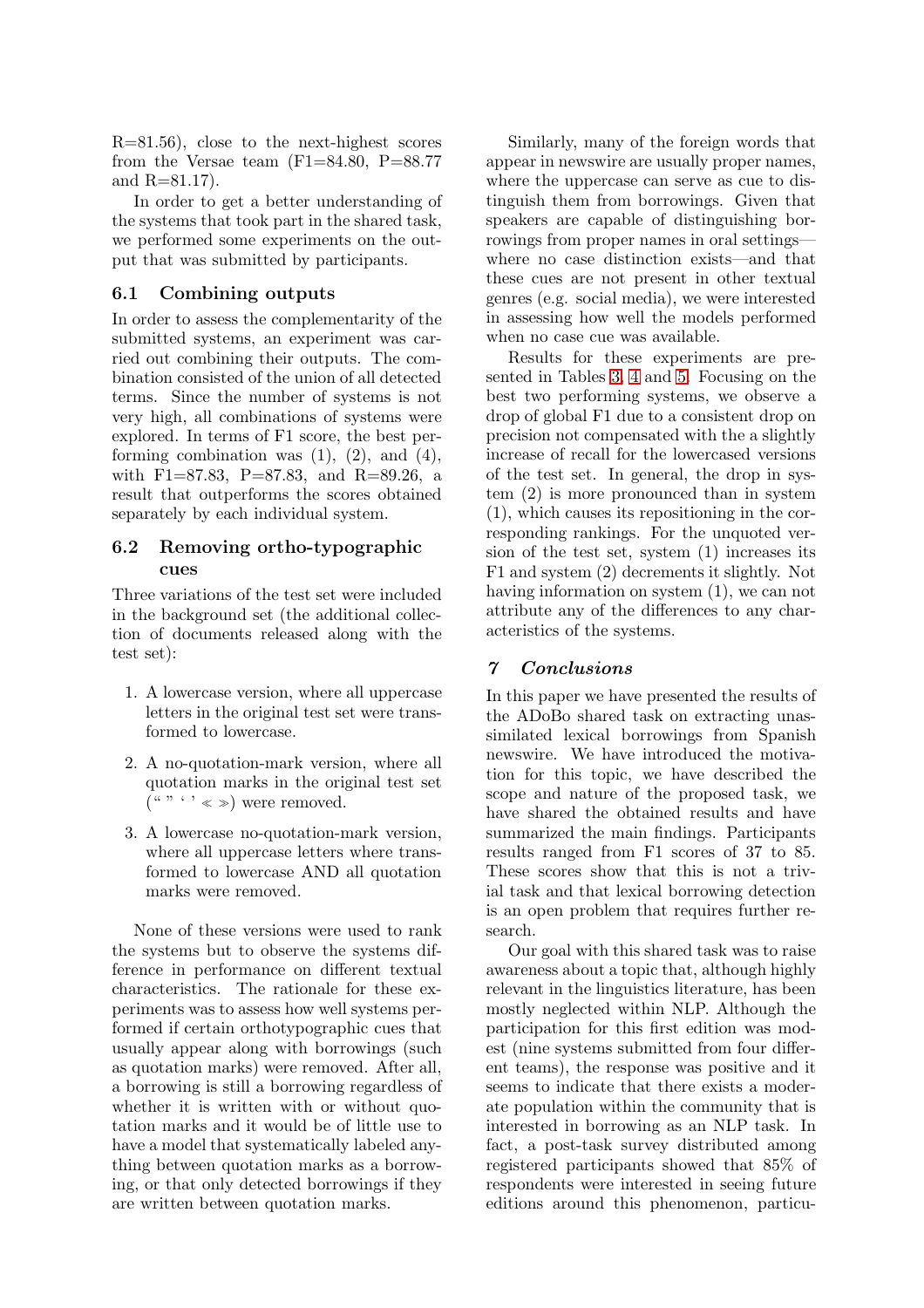larly on languages other than Spanish and including both semantic and diachronic borrowings.

### References

- <span id="page-7-14"></span>[Aguilar et al.2018] Aguilar, G., F. Al-Ghamdi, V. Soto, M. Diab, J. Hirschberg, and T. Solorio. 2018. Named entity recognition on code-switched data: Overview of the CALCS 2018 shared task. In Proceedings of the Third Workshop on Computational Approaches to Linguistic Code-Switching, pages 138–147, Melbourne, Australia, July. Association for Computational Linguistics.
- <span id="page-7-0"></span>[Alex2008a] Alex, B. 2008a. Automatic detection of English inclusions in mixed-lingual data with an application to parsing. Ph.D. thesis, University of Edinburgh.
- <span id="page-7-5"></span>[Alex2008b] Alex, B. 2008b. Comparing corpus-based to web-based lookup techniques for automatic English inclusion detection. In Proceedings of the Sixth International Conference on Language Resources and Evaluation (LREC'08), Marrakech, Morocco, May. European Language Resources Association (ELRA).
- <span id="page-7-9"></span>[Álvarez-Mellado2020] Álvarez-Mellado, E. 2020. Lázaro: An extractor of emergent anglicisms in Spanish newswire. Master's thesis, Brandeis University.
- <span id="page-7-8"></span>[Andersen2012] Andersen, G. 2012. Semi-automatic approaches to anglicism detection in Norwegian corpus data. In C. Furiassi, V. Pulcini, and F. Rodríguez González, editors, The anglicization of European lexis. pages 111–130.
- <span id="page-7-3"></span>[Chesley2010] Chesley, P. 2010. Lexical borrowings in French: Anglicisms as a separate phenomenon. Journal of French Language Studies, 20(3):231–251.
- <span id="page-7-2"></span>[Chesley and Baayen2010] Chesley, P. and R. H. Baayen. 2010. Predicting new words from newer words: Lexical borrowings in French. Linguistics, 48(6):1343.
- <span id="page-7-11"></span>[Clyne, Clyne, and Michael2003] Clyne, M., M. G. Clyne, and C. Michael. 2003. Dynamics of language contact: English and immigrant languages. Cambridge University Press.
- <span id="page-7-16"></span>[de la Rosa2021] de la Rosa, J. 2021. The futility of STILTs for the classification of lexical borrowings in Spanish. In Proceedings of the Iberian Languages Evaluation Forum (IberLEF 2021). arXiv postprint arXiv:2109.08607. <https://arxiv.org/abs/2109.08607>.
- <span id="page-7-7"></span>[Furiassi and Hofland2007] Furiassi, C. and K. Hofland. 2007. The retrieval of false anglicisms in newspaper texts. In Corpus Linguistics 25 Years On. Brill Rodopi, pages 347–363.
- <span id="page-7-1"></span>[Furiassi, Pulcini, and González2012] Furiassi, C., V. Pulcini, and F. R. González. 2012. The anglicization of European lexis. John Benjamins Publishing.
- <span id="page-7-6"></span>[Garley and Hockenmaier2012] Garley, M. and J. Hockenmaier. 2012. Beefmoves: Dissemination, diversity, and dynamics of English borrowings in a German hip hop forum. In Proceedings of the 50th Annual Meeting of the Association for Computational Linguistics (Volume 2: Short Papers), pages 135–139, Jeju Island, Korea, July. Association for Computational Linguistics.
- <span id="page-7-4"></span>[Gerding et al.2014] Gerding, C., M. Fuentes, L. Gómez, and G. Kotz. 2014. Anglicism: An active word-formation mechanism in Spanish. Colombian Applied Linguistics Journal, 16(1):40–54.
- <span id="page-7-12"></span>[Gómez Capuz1997] Gómez Capuz, J. 1997. Towards a typological classification of linguistic borrowing (illustrated with anglicisms in romance languages). Revista alicantina de estudios ingleses, 10:81–94.
- <span id="page-7-13"></span>[Haspelmath and Tadmor2009] Haspelmath, M. and U. Tadmor. 2009. Loanwords in the world's languages: a comparative handbook. Walter de Gruyter.
- <span id="page-7-10"></span>[Haugen1950] Haugen, E. 1950. The analysis of linguistic borrowing. Language, 26(2):210–231.
- <span id="page-7-15"></span>[Jiang et al.2021] Jiang, S., T. Cui, Y. Fu, N. Lin, and J. Xiang. 2021. BERT4EVER at ADoBo 2021: Detection of Borrowings in the Spanish Language Using Pseudolabel Technology. In Proceedings of the Iberian Languages Evaluation Forum (IberLEF 2021). CEUR Workshop Proceedings.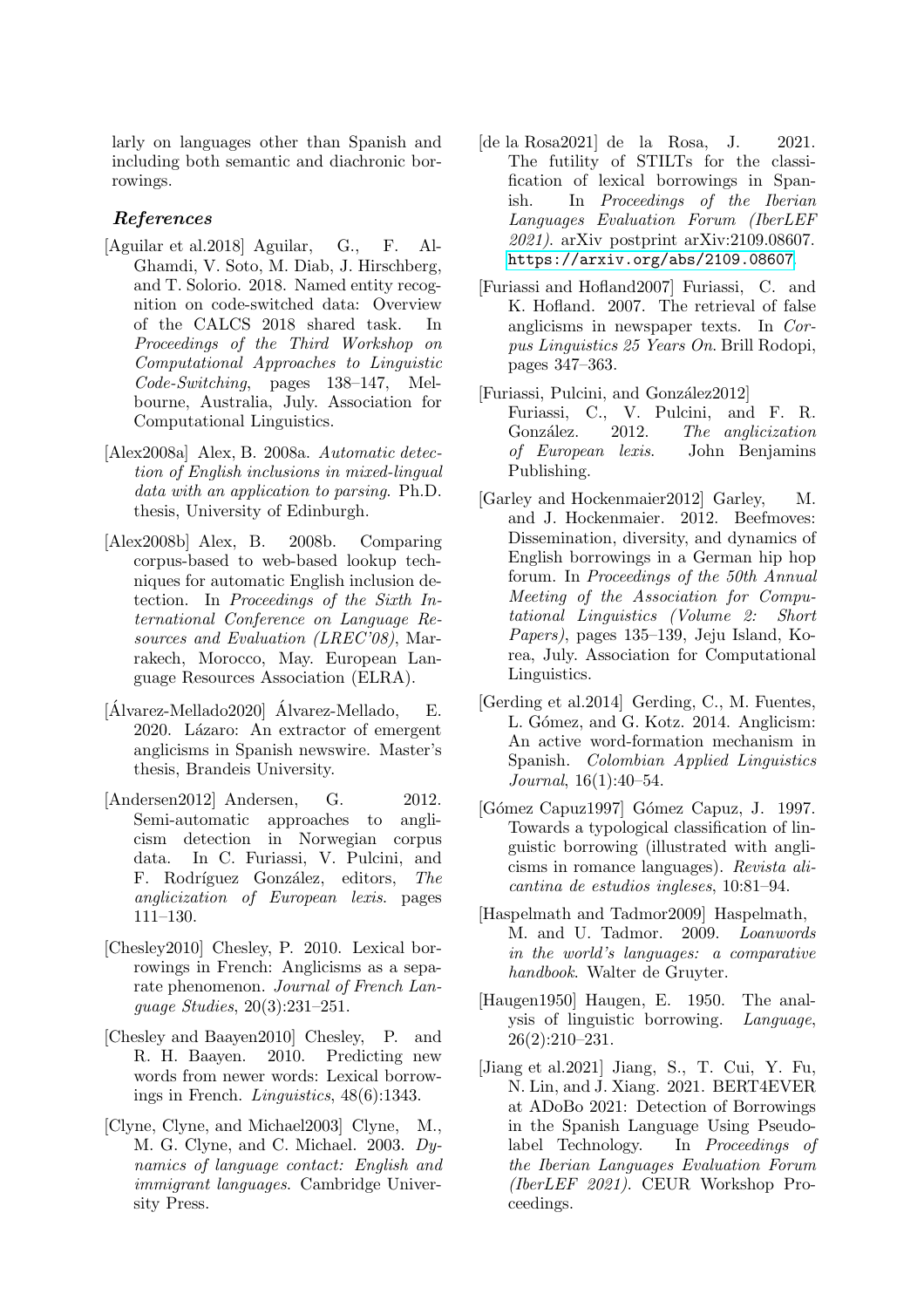<span id="page-8-2"></span>[Leidig, Schlippe, and Schultz2014] Leidig,

- S., T. Schlippe, and T. Schultz. 2014. Automatic detection of anglicisms for the pronunciation dictionary generation: a case study on our German IT corpus. In Spoken Language Technologies for Under-Resourced Languages.
- <span id="page-8-11"></span>[Lorenzo1996] Lorenzo, E. 1996. Anglicismos hispánicos. Biblioteca románica hispánica: Estudios y ensayos. Gredos.
- <span id="page-8-6"></span>[Losnegaard and Lyse2012] Losnegaard, G. S. and G. I. Lyse. 2012. A data-driven approach to anglicism identification in Norwegian. In G. Andersen, editor, Exploring Newspaper Language: Using the web to create and investigate a large corpus of modern Norwegian. John Benjamins Publishing, pages 131–154.

<span id="page-8-5"></span>[Mansikkaniemi and Kurimo2012]

- Mansikkaniemi, A. and M. Kurimo. 2012. Unsupervised vocabulary adaptation for morph-based language models. In Proceedings of the NAACL-HLT 2012 Workshop: Will We Ever Really Replace the N-gram Model? On the Future of Language Modeling for HLT, pages 37–40. Association for Computational Linguistics.
- <span id="page-8-9"></span>[Matras and Sakel2007] Matras, Y. and J. Sakel. 2007. Grammatical borrowing in cross-linguistic perspective, volume 38. Walter de Gruyter.
- <span id="page-8-15"></span>[Molina et al.2016] Molina, G., F. AlGhamdi, M. Ghoneim, A. Hawwari, N. Rey-Villamizar, M. Diab, and T. Solorio. 2016. Overview for the second shared task on language identification in codeswitched data. In Proceedings of the Second Workshop on Computational Approaches to Code Switching, pages 40–49, Austin, Texas, November. Association for Computational Linguistics.
- <span id="page-8-13"></span>[Núñez Nogueroles2018] Núñez Nogueroles, E. E. 2018. A comprehensive definition and typology of anglicisms in present-day Spanish. Epos: Revista de filología, (34):211–237.
- <span id="page-8-0"></span>[Onysko2007] Onysko, A. 2007. Anglicisms in German: Borrowing, lexical productivity, and written codeswitching, volume 23. Walter de Gruyter.

<span id="page-8-17"></span>[Palen-Michel, Holley, and Lignos2021] Palen-Michel, C., N. Holley, and<br>C. Lignos. 2021. SeqScore. C. Lignos. <https://github.com/bltlab/seqscore>.

- <span id="page-8-16"></span>[Phang, Févry, and Bowman2019] Phang, J., T. Févry, and S. R. Bowman. 2019. Sentence encoders on stilts: Supplementary training on intermediate labeled-data tasks. arXiv preprint 1811.01088.
- <span id="page-8-1"></span>[Poplack, Sankoff, and Miller1988] Poplack, S., D. Sankoff, and C. Miller. 1988. The social correlates and linguistic processes of lexical borrowing and assimilation. Linguistics, 26(1):47–104.
- <span id="page-8-10"></span>[Pratt1980] Pratt, C. 1980. El anglicismo en el español peninsular contemporáneo, volume 308. Gredos.
- <span id="page-8-12"></span>[Rodríguez González1999] Rodríguez González, F. 1999. Anglicisms in contemporary Spanish. An overview. Atlantis, 21(1/2):103–139.
- <span id="page-8-4"></span>[Rodríguez González2002] Rodríguez González, F. 2002. Span-

ish. In M. Görlach, editor, English in Europe. Oxford University Press, chapter 7, pages 128–150.

- <span id="page-8-7"></span>[Serigos2017] Serigos, J. R. L. 2017. Applying corpus and computational methods to loanword research: new approaches to Anglicisms in Spanish. Ph.D. thesis, The University of Texas at Austin.
- <span id="page-8-14"></span>[Solorio et al.2014] Solorio, T., E. Blair, S. Maharjan, S. Bethard, M. Diab, M. Ghoneim, A. Hawwari, F. AlGhamdi, J. Hirschberg, A. Chang, and P. Fung. 2014. Overview for the first shared task on language identification in codeswitched data. In Proceedings of the First Workshop on Computational Approaches to Code Switching, pages 62–72, Doha, Qatar, October. Association for Computational Linguistics.
- <span id="page-8-8"></span>[Thomason and Kaufman1992] Thomason, S. G. and T. Kaufman. 1992. Language contact, creolization, and genetic linguistics. Univ of California Press.
- <span id="page-8-3"></span>[Tsvetkov and Dyer2016] Tsvetkov, Y. and C. Dyer. 2016. Cross-lingual bridges with models of lexical borrowing. Journal of Artificial Intelligence Research, 55:63–93.